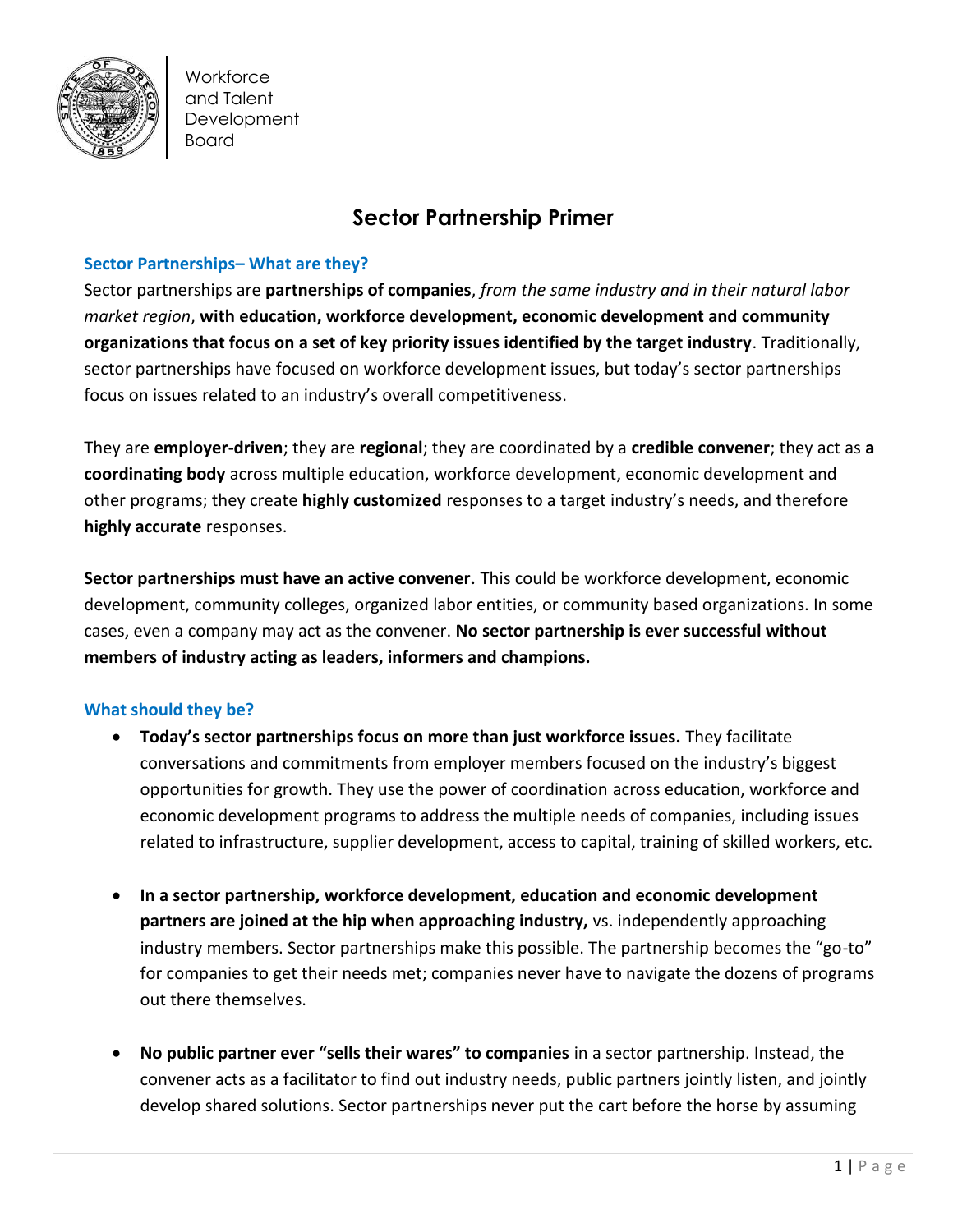

any "solutions."

- o **What's different about this?** Sector partnerships organize around industry needs, not around public programs.
- **Ideally, each labor market region in a State should have an active sector partnership for each industry critical to their regional economy:** 
	- $\circ$  In metropolitan and surrounding areas, a unique sector partnership should exist in each critical sector, such as: healthcare, manufacturing, transportation/logistics, finance or professional services, others;
	- $\circ$  In rural areas, a unique sector partnership should exist in each of their critical sectors, such as healthcare, agriculture, hospitality/tourism, manufacturing, transportation/warehousing, etc.
	- o Across the State, there should exist as many regional partnerships that make sense for concentrations of like-companies and their labor markets.
	- $\circ$  All of the above must be driven by labor market information data concentration of companies in an industry sector or adjacent sectors; historical and predicted job growth; quality of jobs; primary information collected from employers in the target sector and region; etc.
- **Ideally, over time, you may find that some partnerships in similar industries across smaller regions merge into larger regional partnerships,** but beware of making your partnership too big or too small. Keep it focused on the natural labor market region of your target industry, and keep it manageable in terms of coordination and networking across employers.
- **Ideally, the job of convening sector partnerships is taken on by one lead organization, but implementation of the activities, services and solutions is shared** across key institutions in education, workforce and economic development:
	- o For example, imagine in your region that:
		- Workforce development convenes the Healthcare and Construction partnerships; Colleges convene the Energy and Professional Services partnerships; and the Chamber convenes the Manufacturing partnership.
		- Each system/program sits on every partnership as a key partner.
		- Each partnership is driven by a group of active employer partners in the target industry.
	- $\circ$  The Point: This is not a workforce development thing, or an economic development thing,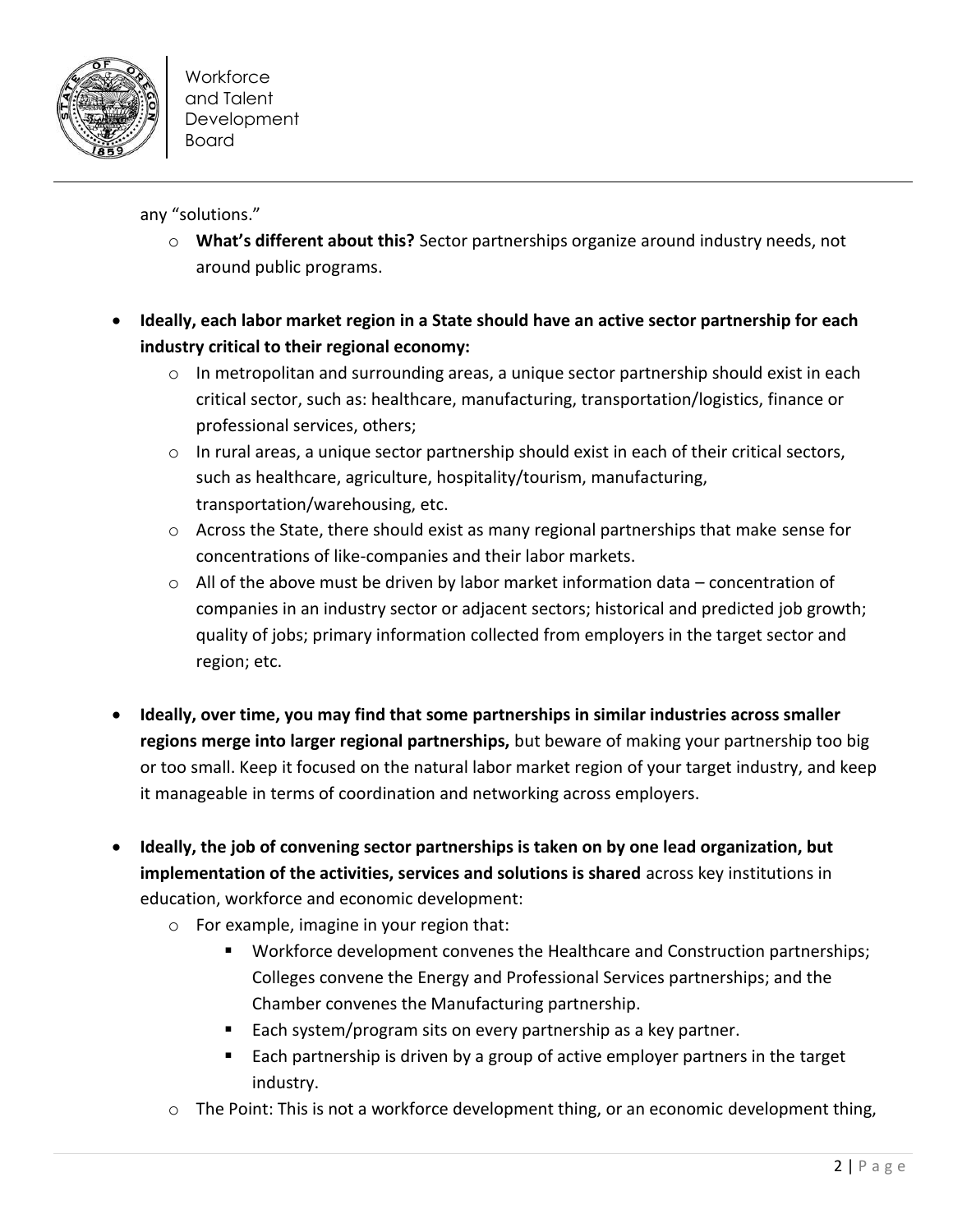

or an education thing. It's a shared thing.

# **What's in it for me?**

- **For Companies**  a place to solve major talent issues, a place to address other issues related to their shared competitiveness; a single table at which to work with public entities; an opportunity to share costs related to needed solutions
- **For Educators** a venue for faster understanding of changing industry needs; a vehicle to identify, build and refine curriculum, programs and credentials; the only way to truly create industry-driven career pathway systems
- **For Workforce Developers** a way to strategically focus time and resources toward high impact solutions for industry and workers; a wholesale vs. a retail approach to serving employers; a way to create highly customized and therefore highly accurate training solutions for employers that give workers the right training at the right time for jobs that exist now.
- **For Economic Developers** a place for focused work with existing key industries on talent and other questions related to competitiveness; a meaningful venue for working with workforce development and education; a framework for organizing the strategies needed to support critical industries; and a tool to truly understand the strengths and opportunities of existing industry in a region that can inform retention, growth and attraction strategies.

## **Impact and Outcomes**

Sector partnerships are among the few public program interventions with statistical evidence showing improved employment opportunities for workers. Companies benefit too, reporting increases in productivity, reductions in customer complaints, and declines in staff turnover, all of which reduce costs and improve competitiveness. Some sector partnerships are strongly correlated to job creation and new product lines of member employers, simply based on the networking power of the partnership.

### Impact on Employers:

- **•** Turnover: 41% reduction
- Rework: 19% reduction
- Customer complaints: 23% reduction
- Companies that said partnerships with other companies were valuable: 100%
- 84% of employers surveyed from Industry Partnerships reported significant increases in
- productivity